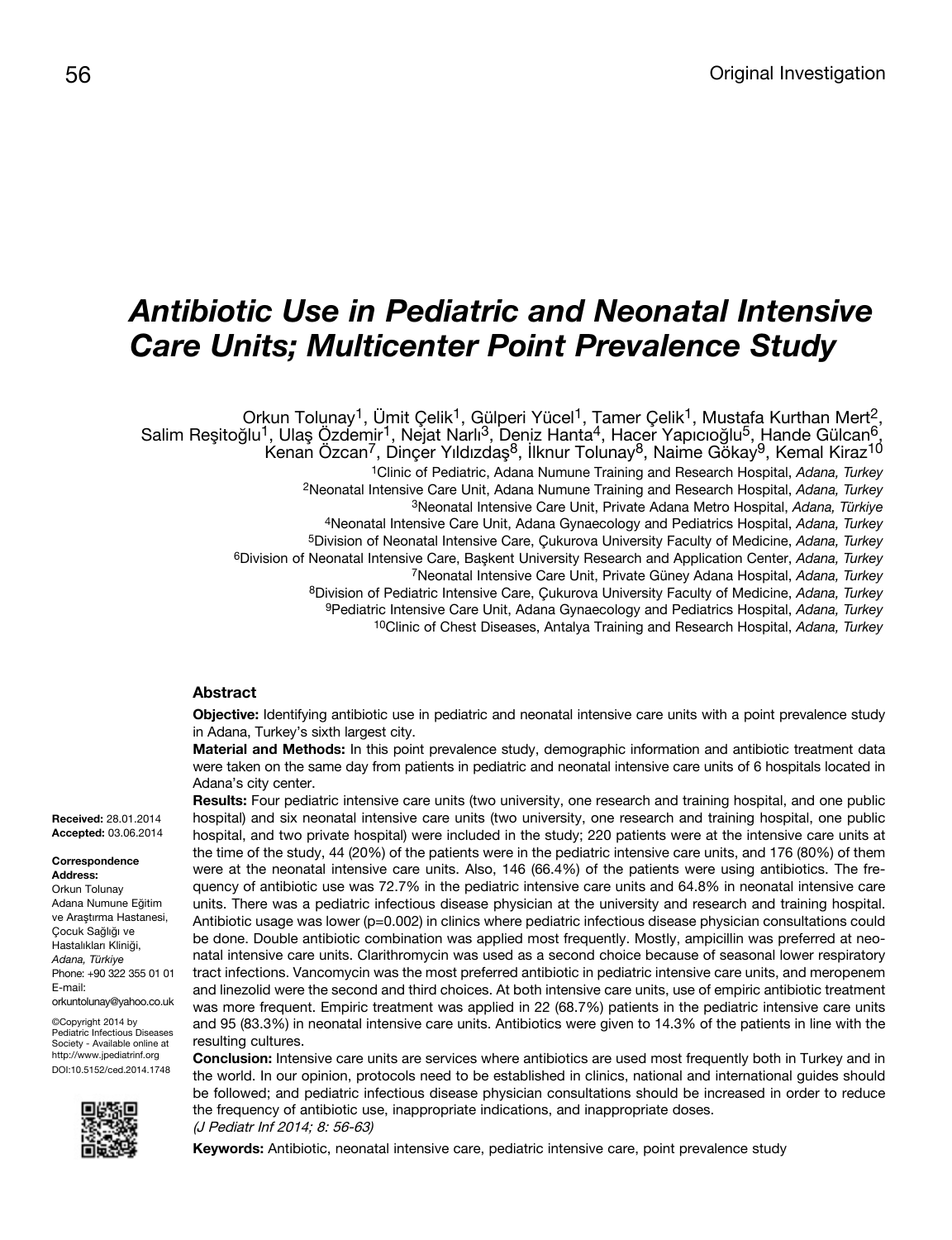## **Introduction**

Antibiotics are among the most commonly used drugs in Turkey as well as all over the world. Even though their redundant use is high, appropriate use of antibiotics saves millions of lives. However, it does not seem to be possible in this day and age for the new generation of antibiotics to go into use in the next 20 years (1, 2). Ever increasing problem of antibiotic resistance impedes the physicians to use the antibiotics of their choice at the time and place whenever they want (1). Redundant use of antibiotics not only impacts the cost of treatment, it also threatens the public health as a result of assisting the microorganisms to develop resistance against antibiotics (3, 4).

Apart from the evidence-based antibiotic use in services such as neonatal intensive care units and pediatric intensive care units where high risk patients are hospitalized, laboratory or clinic-based empiric antibiotic use or patient-specific prophylactic antibiotic use is very prevalent. Due to the fact that more serious patients are hospitalized in the neonatal and pediatric intensive care units compared to the patients in other services and their hospitalization is longer and they are open to nosocomial infections, antibiotic use is higher (2, 5). Point prevalence studies investigate the ratio of antibiotic use of clinics and take necessary precautions based on the emerging results. However, most of the studies are carried out on adult patients or all the pediatric services regardless (3, 6, 7). There are no studies involving patients hospitalized in the pediatric intensive care or neonatal intensive care units in Turkey and not very prevalent in the world either.

Adana is the sixth biggest city in Turkey with its 2.149.260 population and hosts the 5<sup>th</sup> biggest child population in Turkey with its 563 thousand children under 15 years of age. In this study, we aimed to examine the prevalence of antibiotic use with point prevalence study in 10 intensive care unit in a total of 6 hospitals, two of which were private ones in Adana city center (2 university hospitals, 1 training and research hospital, 1 maternity and pediatric hospital and 2 private hospitals with neonatal and pediatric intensive care units).

## **Material and Methods**

A total of 6 hospitals, 2 university hospitals, 1 training and research hospital, 1 maternity and pediatric hospital and 2 private hospitals with neonatal and pediatric intensive care units in Adana city center were included in the study. All the patients hospitalized in the pediatric intensive care and neonatal intensive care units were included in this study. The study was designed in such a way to be started and completed on the same day as a prevalence study.

The demographic information, diagnosis of the patients, whether they were on the ventilator, the existence of central venous catheter, use of antibiotics, the active ingredient of that antibiotic, the culture test results, if they are available, patient capacity of the clinic, number of physicians on duty and their fields of expertise, the presence of night-shift physicians and their field of expertise were all investigated. All this information was obtained through the monitoring of the patients by nurses, physician's demand and consultation to the physician.

It was recorded whether antibiotic use was prophylactic, empiric or evidence-based. The diagnoses leading to the use of antibiotics were defined as lower respiratory tract infections, sepsis and others (post-op prophylaxis, an underlying primer disease, urinary system infection, wound site infection etc.).

Approval was obtained on the 25<sup>th</sup> of February, 2014 from the Ethical Committee of Noninvasive Clinical Studies of Adana Numune Education and Research Hospital. Permission was also obtained from all the centers involved in the study.

### **Statistical analysis**

The statistical analysis was carried out by using the Statistical Package for Social Sciences" version 15 (SPSS Inc., Chicago, IL, USA). Firstly, the descriptive statistics (number, ratio, average and standard deviation) of the variables in the study group were calculated. Secondly, comparative analyses were carried out through the chi-square test. The limit of significance was considered as p<0.05 and their real values were defined.

## **Results**

The clinical features, diagnoses, whether they used antibiotics, the active ingredient of the antibiotic if they used one, culture test results, ventilator therapy, central venous catheter presence of the patients hospitalized in the pediatric intensive care and neonatal intensive care units in the city center of Adana on 14/03/2014 were evaluated. A total of 220 patients from 2 university hospitals, 1 training and research hospital, 1 maternity and pediatric hospital and 2 private hospitals were included in the study.

The patient capacity of neonatal intensive and pediatric intensive care units of the concerned hospitals was 257. While the pediatric intensive care unit capacity was 49, neonatal intensive care unit capacity was 208. In general, these units had the occupancy capacity of 85.6% (220/257), during the period of the study, the occupancy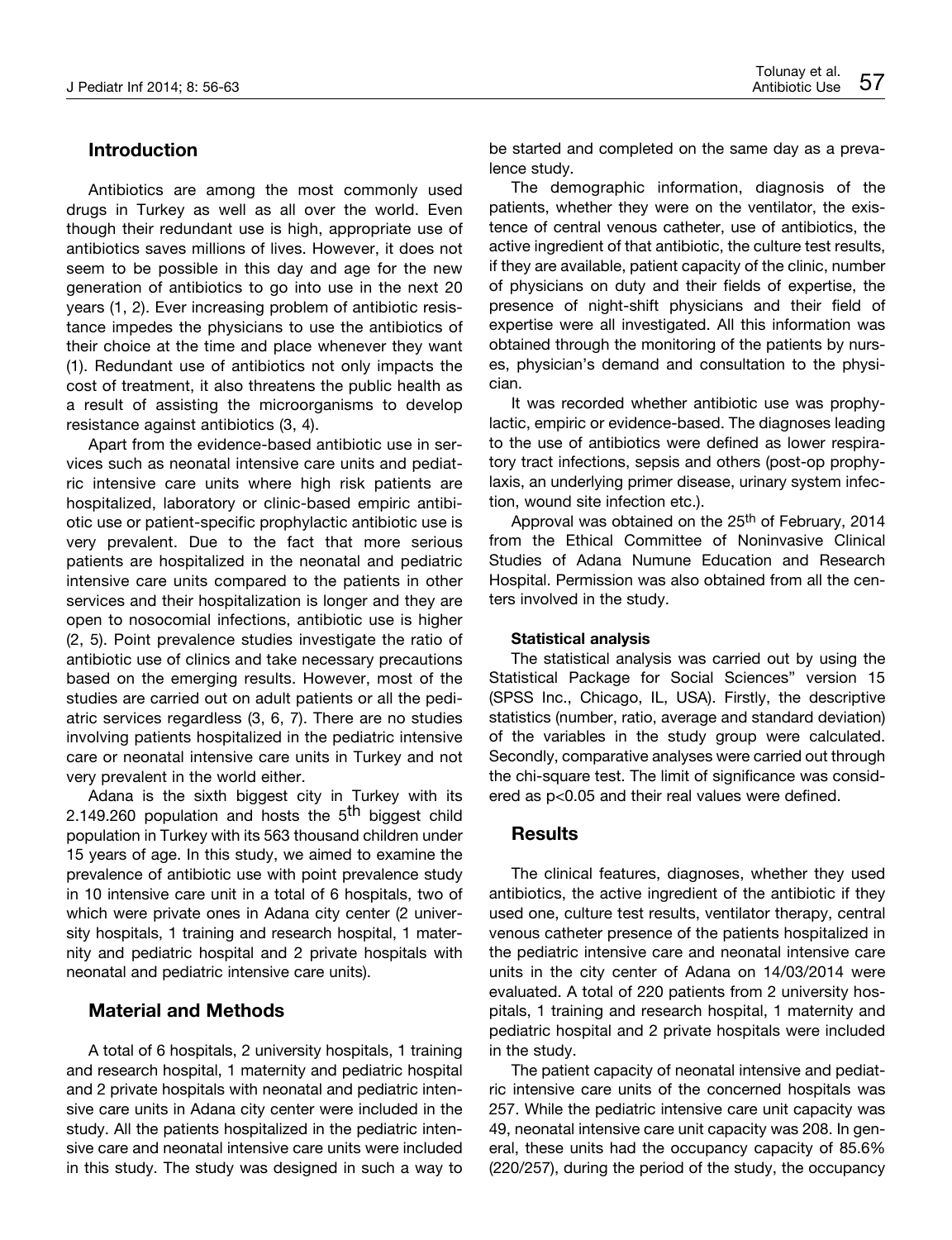

**Figure 1.** Age groups of patients in the pediatric intensive care unit

capacity of neonatal intensive units was 84.6% (176/208) and in pediatric intensive care unit, it was 89.8% (44/49) (Table 1).

There was a consultant physician in all clinics during the day and night shifts. While there was an intensive care consultant during the day shift at the State University hospital, a subspecialist assistant was on duty during the night shift.

Forty four (20%) patients were hospitalized in the pediatric intensive care unit, 176 (80%) in the neonatal intensive care unit. While 105 (47.7%) patients were female, 115 (52.3%) were male patients (Table 1). The average age of the patients hospitalized in the pediatric intensive care unit was 3.74±4.94 years. The average age of the patients hospitalized in the pediatric intensive care unit was 35.7±46 day (Table 1). Thirty three (75%) patients hospitalized in the pediatric intensive care units were aged between 0-4, six patients were aged between 5-9 (13.7%), one patient was aged between 10-14 (2.3%) and 4 patients were aged 14 and older (9%) (Figure 1). In general The hospitalization period of the patients was  $26.3 \pm 51.8$  day, in the pediatric intensive care units 39.5±88.5 day and in the neonatal intensive care units, 23±37 day (Table 1).

One hundred and forty six (66.4%) patients were given an antimicrobial treatment. Thirty two (22%) of the patients given antimicrobial treatment were hospitalized in the pediatric intensive care unit, 114 (78%) in the neonatal intensive care unit (Table 2). While 72.7% (32/44) of the patients in the pediatric intensive care unit were given an antimicrobial treatment, 64.8% (114/176) of the patients in the neonatal intensive care unit were given the same treatment (Table 2). The general period of antibiotic use was 5.66±4.32 days. While this period in the pediatric intensive care units was 5.47±3.67 day, and  $5.71\pm4.5$  days in the neonatal intensive care units.

Of the six centers, only two had a pediatric infection diseases specialist. In these two centers, totally seventy six patients (76/220, 34.5%) were hospitalized, 24 (24/44, 54.5%) in the pediatric intensive care units, and 52 (52/176, 29.5%) in the neonatal intensive care units

|                                            | <b>Pediatric</b><br><b>Intensive</b><br>Care | <b>Neonatal</b><br><b>Intensive</b><br>Care | Total                          |  |
|--------------------------------------------|----------------------------------------------|---------------------------------------------|--------------------------------|--|
| Capacity                                   | 49                                           | 208                                         | 257                            |  |
| Patients number                            | 44 (%20)                                     | 176 (%80)                                   | 220                            |  |
| Ratio of occupancy                         | %89.8                                        | %84.6                                       | %85.6                          |  |
| Gender                                     |                                              |                                             |                                |  |
| Female                                     | 22<br>(% 6, 50)                              | 83<br>(% 2)                                 | 105<br>(47.7)                  |  |
| Male                                       | 22)<br>(%50                                  | 93<br>(% 2, 4)                              | 115<br>(%52.3)                 |  |
| Age <sup>*</sup>                           | 3.74 year                                    | 35.7 day                                    |                                |  |
| Hospitlization<br>length**                 | $39.5 + 88.5$<br>day                         | $23 + 37$<br>day                            | $26.3 + 51.8$<br>gün (general) |  |
| *average, **average and standard deviation |                                              |                                             |                                |  |

(Table 2). 54% (41/76) of the patients hospitalized in those institutions were given antibiotics; this ratio was 70,8% (17/24) in the neonatal intensive care units and 46.2% (24/52) in the pediatric intensive care units (Table 2). The use of antibiotics was lower in the hospitals with no pediatric infection diseases specialist in comparison to those with a specialist (p=0.007). Of all these patients, a total of 56 (56/220, 25.4%) patients, 24 patients (24/44, 54.5%) in the pediatric intensive care units, 32 patients (32/176, 18.1%) in the neonatal intensive care units were examined by a pediatric infectious diseases specialist (Table 3). While 18.5% of the patients using antimicrobial drugs were consulted by a pediatric infectious diseases specialist, 81.5% of them were not consulted and/or could not be consulted by a pediatric infectious diseases specialist. While the use of antibiotic in children consulted by a pediatric infectious diseases specialist was 48.2%, the ratio in those without consultation was 72.6% (p=0.002). Antibiotic use in patients not consulted by a specialist despite the presence of one in the hospital, rose from 48.2% to 53.9%.

The antibiotics used in the patients hospitalized in the neonatal intensive care units were; the most prevalent one, ampicillin (38/114 patients, 33%), the second most prevalent, clarithromycin (31/114 patient, 27%), followed by gentamycin (26/114 patients, 22.8%), and cefotaxime (19/114 patients, 16.6%) (Figure 2). The antibiotics used in the patients hospitalized in the pediatric intensive care units were; the most prevalent, vancomycin (8/32 patients, 25%), the second most prevalent ones, meropenem and linezolid (7/32 patients, 21,8%) (Figure 3).

In the 28 (18%) of 146 patients given antimicrobial treatment, monotherapy was used, in 79 (54.1%) patients double, in 33 (22.6%) patients triple and in 6 patients quadruple drug combinations were used. In both inten-

**Table 1.** Assessment of clinic and patient characteristics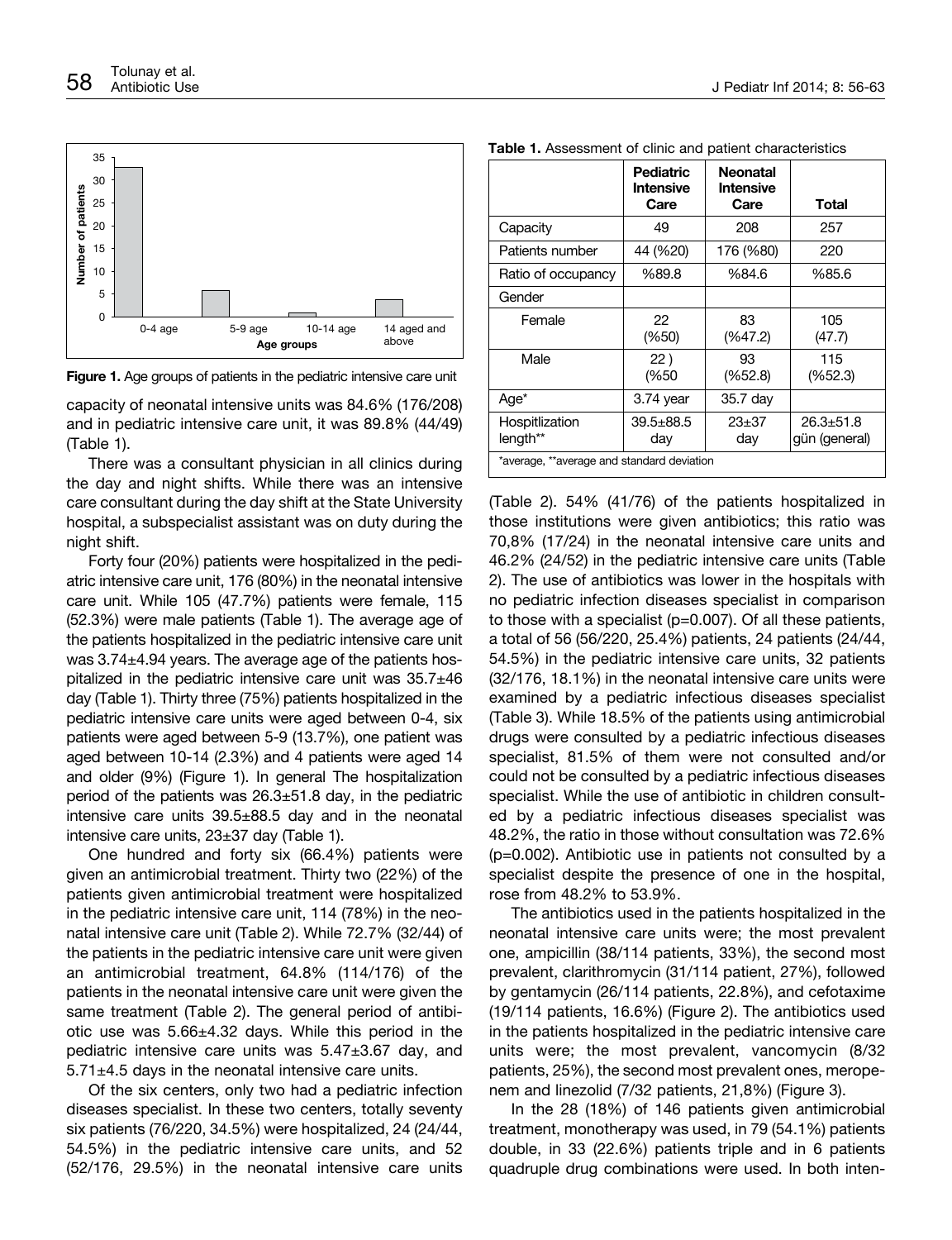|                                                       | <b>Pediatric Intensive Care</b> | <b>Neonatal Intensive Care</b> | Total        |
|-------------------------------------------------------|---------------------------------|--------------------------------|--------------|
| Hospitalized patients                                 | 44 patients (%20)               | 176 patients (%80)             | 220 patients |
| Pediatric infectious diseases specialist present      | 24 patients                     | 52 patients                    | 76 patients  |
|                                                       | %54.5                           | %29.5                          | %34.5        |
| Patients given antibiotics                            | 32 patients                     | 114 patients                   | 146 patients |
|                                                       | %72.7                           | %64.8                          | %66.4        |
| *Pediatric infectious diseases specialist present     | 17 patients                     | 24 patients                    | 41 patients  |
|                                                       | %53                             | %21                            | %28          |
| *Pediatric infectious diseases specialist not present | 15 patients                     | 90 patients                    | 105 patients |
|                                                       | %47                             | %79                            | %72          |
| Patients given inappropriate dose antibiotics         | 3 patients                      | 5 patients                     | 8 patients   |
|                                                       | %9.5                            | %4.5                           | %5.6         |
| *Pediatric infectious diseases specialist present     | 1 patients                      | 2 patients                     | 3 patients   |
|                                                       | %5.8                            | %1.8                           | %2           |
| *Pediatric infectious diseases specialist not present | 2 patients                      | 3 patients                     | 5 patients   |
|                                                       | %13.3                           | %2.6                           | %3.4         |

**Table 2.** Assessment of patients' hospitalization services, antibiotic use, presence of infectious diseases specialist and appropriate dose of antibiotic



**Figure 2.** Antibiotics used in neonatal intensive care units

sive care units, double antibiotic combination was used the most prevalently.

In pediatric intensive care units, 22 (68.7%) patients were given empiric treatment (lower respiratory tract infection, sepsis and other); 8 (25%) patients were given antibiotic based on the culture test results; and 2 (6.3%) patients were given prophylactic antibiotic treatment. While 21 (65.6%) patients in the pediatric intensive care units were given antibiotics for the treatment of lower respiratory tract infection, 7 (21.9%) patients were given antibiotic for sepsis and 4 (12.5%) for other reasons. While the most prevalent antibiotics used for lower respiratory tract infections in pediatric intensive care units were vancomycin, ceftriaxone and clarithromycin, there was no specific unity in antibiotic combinations. While the most prevalently used antibiotics for sepsis were vancomycin, meropenem, linezolid and colistin, the most prevalent one of the antibiotic combinations was meropenem-linezolid.



**Figure 3.** Antibiotics used in the pediatric intensive care units

In neonatal intensive care units, the empirical treatment was on the top of the list (lower respiratory tract infections, sepsis and other). 95 (83.3%) patients in the neonatal intensive care units were given empiric treatment, 13 (11.4%) antibiotic treatment based on the culture test results and 6 (5.3%) patients prophylactic antibiotic treatment. 11 (9.6%) patients in the neonatal intensive care unit who were given antibiotics based on the ampiric or culture test results were simultaneously given prophylactic fluconazole treatment as well. While 51 (44.7%) patients in the neonatal intensive care units were given antibiotic due to sepsis, other antibiotics were given to 49 (43%) patients for lower respiratory tract infections and 14 (12.2%) patients for other reasons. While the most prevalently used antibiotics used for lower respiratory tract infections in the neonatal intensive care units were clarithromycin, ampicillin and cefotaxime, the most prevalent antibiotic combinations were ampicil-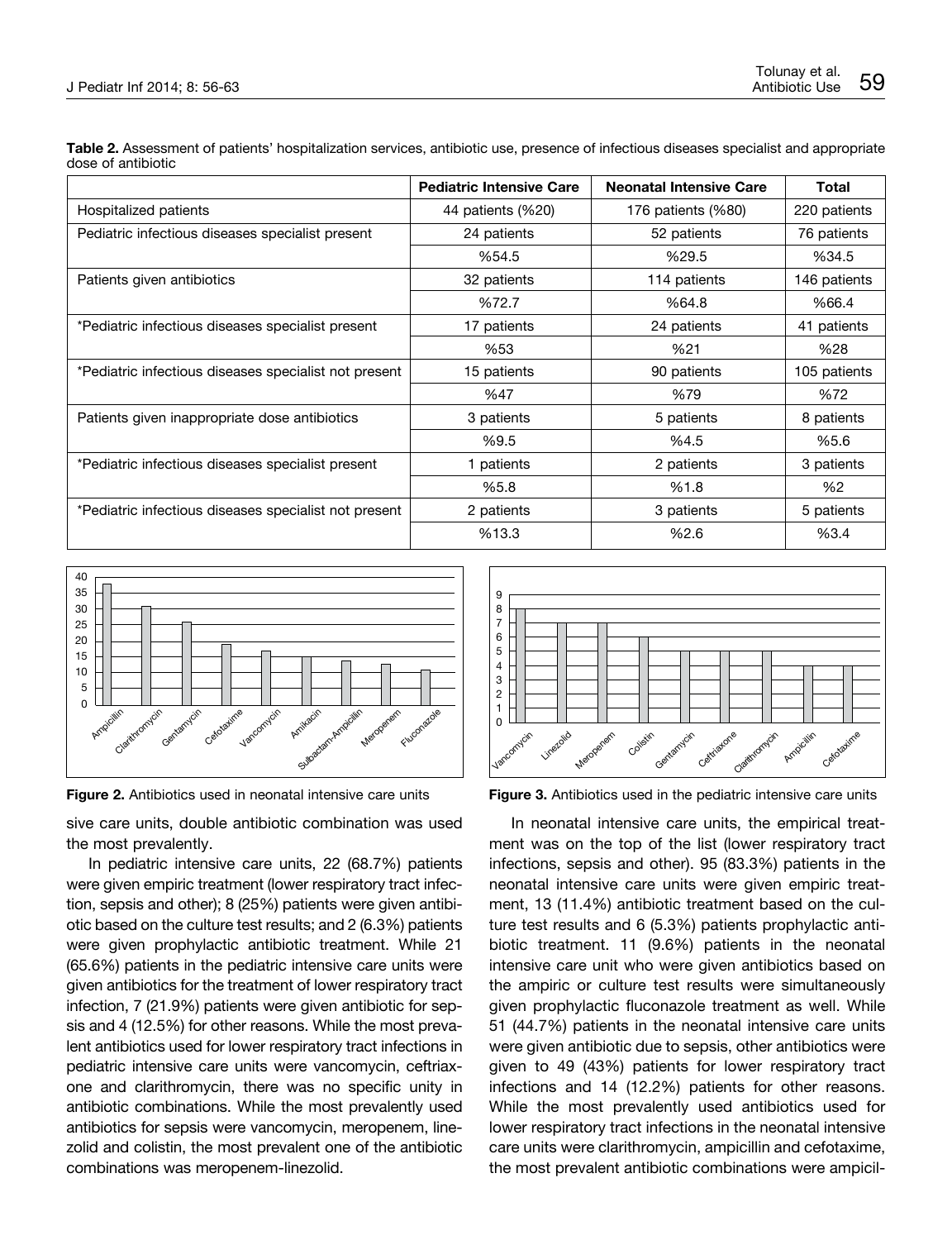|                                                                                                        | <b>Pediatric Intensive Care</b> | <b>Neonatal Intensive Care</b> | Total       |
|--------------------------------------------------------------------------------------------------------|---------------------------------|--------------------------------|-------------|
| Antibiotic use in patients consulted by a pediatric<br>infectious diseases specialist                  | 24 (%42.8)                      | 32 (%57.2)                     | 56 hasta    |
| Available                                                                                              | 17 (%63)                        | 10 (%37)                       | 27 (%48.2)  |
| Not available                                                                                          | 7 (%24.1)                       | 22 (%75.9)                     | 29 (%51.8)  |
| Antibiotic use in patients not consulted by a pediatric<br>infectious diseases specialist              | 20 (%12.2)                      | 144 (87.8)                     | 164 hasta   |
| Available                                                                                              | 15 (%12.6)                      | 104 (%87.4)                    | 119 (%72.6) |
| Not available                                                                                          | 5(%14.2)                        | 30 (%85.8)                     | 35 (%28.4)  |
| Appropriate antibiotic dose in patients consulted by<br>a pediatric infectious diseases specialist     | 17 (%63)                        | 10 (%37)                       | 27 hasta    |
| Appropriate                                                                                            | 16 (%61.5)                      | 10 (%38.5)                     | 26 (%96.3)  |
| Not appropriate                                                                                        |                                 | 0                              | $1($ %3.7)  |
| Appropriate antibiotic dose in patients not consulted<br>by a pediatric infectious diseases specialist | 15(%12.6)                       | 104 (%87.4)                    | 119 hasta   |
| Appropriate                                                                                            | 13 (%11.6)                      | 99 (%88.4)                     | 112 (%94.1) |
| Not appropriate                                                                                        | 2(%28.5)                        | 5(%71.5)                       | 7 (%5.9)    |

| Table 3. Assessment of pediatric infectious diseases specialist consultation, antibiotic use and appropriate antibiotic dose |  |  |  |  |  |  |
|------------------------------------------------------------------------------------------------------------------------------|--|--|--|--|--|--|
|------------------------------------------------------------------------------------------------------------------------------|--|--|--|--|--|--|

| Table 4. Microorganisms reproducing in cultures |  |
|-------------------------------------------------|--|
|-------------------------------------------------|--|

|                                               | <b>Pediatric</b><br>intensive<br>care | <b>Neonatal</b><br>intensive<br>care | Total       |  |
|-----------------------------------------------|---------------------------------------|--------------------------------------|-------------|--|
| Pseudomonas<br>aeruginosa                     | 4 patients                            | 6 patients                           | 10 patients |  |
| Klebsiella<br>pneumoniae                      | 4 patients                            | 5 patients                           | 9 patients  |  |
| Candida                                       | 1 patients                            | 2 patients                           | 3 patients  |  |
| Acinetobacter                                 | 1 patients                            |                                      | 1 patients  |  |
| Serratia                                      | 1 patients                            |                                      | 1 patients  |  |
| Stenotrophomonas<br>maltofilia                |                                       | 1 patients                           | 1 patients  |  |
| *Microorganism grown in all the four patients |                                       |                                      |             |  |

lin-clarithromycin and cefotaxime-clarithromycin. While the most prevalently used antibiotics used for sepsis in the neonatal intensive care units were ampicillin, gentamycin and vancomycin, the most prevalent antibiotic combinations were ampicillin-gentamycin and vancomycin-meropenem.

Inappropriate dose of antibiotic use was in general 5.6%; it was 9.5% in pediatric intensive care units and 4.5% in neonatal intensive care units. Inappropriate dose of antibiotic use in centers with a pediatric infectious diseases specialist was in general 2.1%; it was 5.8% in pediatric intensive care units and 1.8% in neonatal intensive care units (Table 2).

There was growth in the cultures (blood, tracheal aspirate and urine) of 21 (14.3%) out of 146 patients given antimicrobial treatment. The most common microorganisms in the cultures were *Pseudomonas aeruginosa* (10 patients, 47.6%), *Klebsiella pneumoniae* (9 patients, 42.8%), C*andida albicans* (3 patients, 14.2%). The antibiotics and their doses used in patients with culture growth were correct. While growth was found in the cultures of 8 (8/32, 25%) patients hospitalized in the pediatric intensive care units, it was found in 13 (13/114, 11.4%) patients in the neonatal intensive care units (Table 4). Microorganism growth in cultures in the pediatric intensive care units was higher; however, the ratio was not statistically significant (p=0.086).

There was no statistically significant correlation between the frequency of antibiotic use of the patients and the presence of ventilator therapy (p=0.268). 41 (18.6%) patients had central venous catheter. The ratio of central venous catheter usage was 52.3% (23/44) in the pediatric intensive care units and 10.2% (18/176) in the neonatal intensive care units. The most frequent central venous catheter site in the pediatric intensive care units was femoral venous (12/23), followed by subclavian vein (11/23). The most frequent central venous catheter in the neonatal intensive care units was umbilical vein (9/18), followed by subclavian vein (8/18). 92.7% of the patients with central catheter received an antibiotic (p=0.000).

Regarding the institution where the patients were hospitalized, antibiotic use and correctness of antibiotic dose; with regards to the differentiation between public\* and public sectors (\*public state hospitals and foundation (private) hospital), antibiotic use in the public sector was 61% and 80% in the private sector; inappropriate dose of antibiotics was 7.3% in the public sector and 2% in the private sector. With regards to the grouping of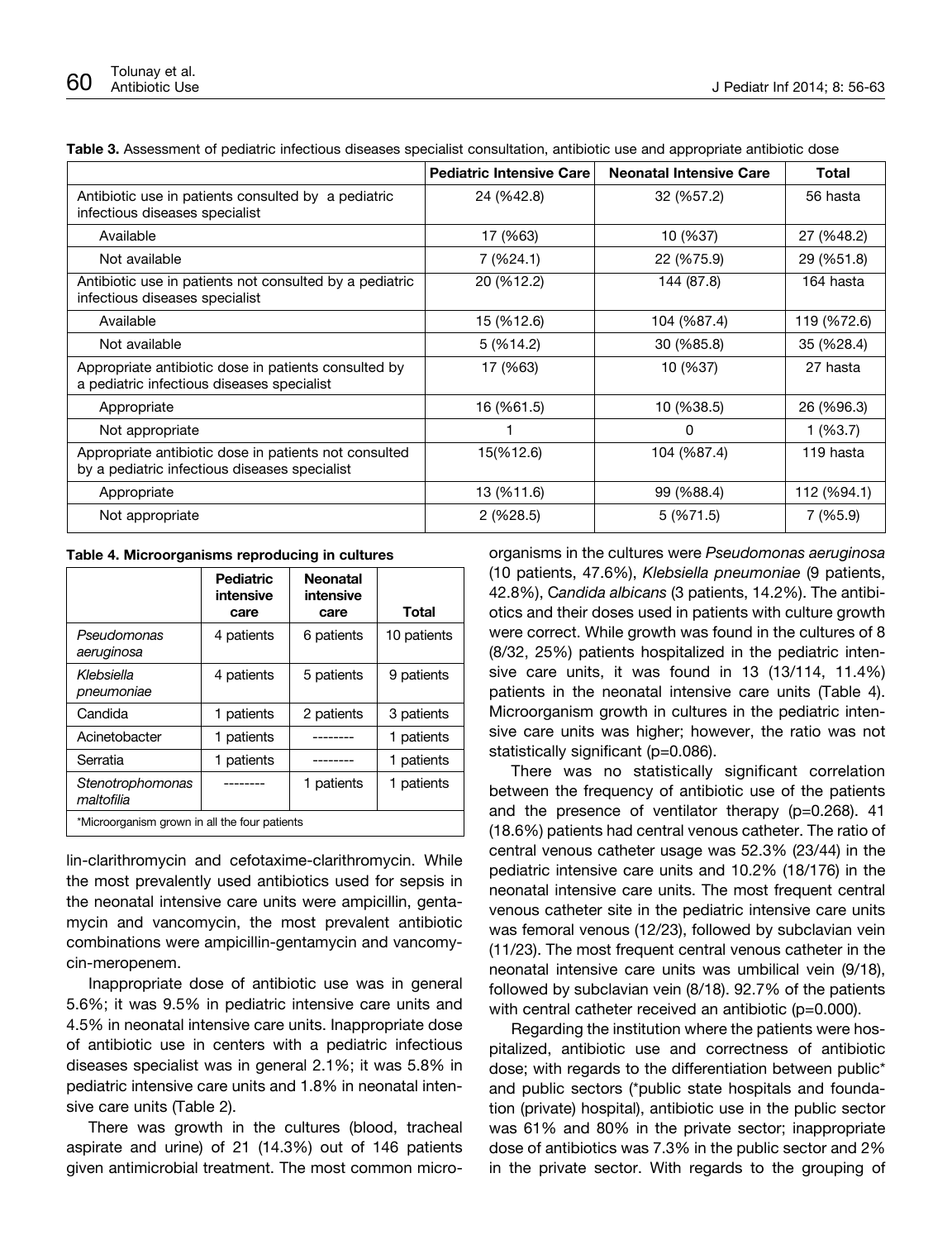|                                                                                                                                                       | <b>Antibiotic</b> | <b>Antibiotic</b> | <b>Antibiotic dose</b> | <b>Antibiotic dose</b> |  |
|-------------------------------------------------------------------------------------------------------------------------------------------------------|-------------------|-------------------|------------------------|------------------------|--|
|                                                                                                                                                       | was used          | was not used      | was appropriate        | was not appropriate    |  |
| University hospitals                                                                                                                                  | 40 patients       | 20 patients       | 38 patients            | 2 patients             |  |
|                                                                                                                                                       | 66.6%             | 33.4%             | 95%                    | 5%                     |  |
| Other hospitals                                                                                                                                       | 106 patients      | 43 patients       | 100 patients           | 6 patients             |  |
|                                                                                                                                                       | 71%               | 29%               | 94.3%                  | 5.7%                   |  |
| Public institutions*                                                                                                                                  | 96 patients       | 62 patients       | 89 patients            | 7 patients             |  |
|                                                                                                                                                       | 61%               | 39%               | 92.7%                  | 7.3%                   |  |
| Private sector                                                                                                                                        | 50 patients       | 12 patients       | 49 patients            | patients               |  |
|                                                                                                                                                       | 80%               | 20%               | 98%                    | 2%                     |  |
| Training hospitals**                                                                                                                                  | 60 patients       | 43 patients       | 56 patients            | 4 patients             |  |
|                                                                                                                                                       | 58%               | 42%               | 93.3%                  | 6.7%                   |  |
| Other hospitals                                                                                                                                       | 86 patients       | 31 patients       | 82 patients            | 4 patients             |  |
|                                                                                                                                                       | 74%               | 26%               | 95.3%                  | 4.7%                   |  |
| *Public (state) hospitals and foundation (private) university<br>WWI laterality that has a controller and discollered and a concern to the controller |                   |                   |                        |                        |  |

**Table 5.** Assessment of the institution where the patients are hospitalized, antibiotic use and appropriate dose of antibiotic

University hospitals and training research hospitals

hospitals as university hospitals and others, antibiotic use in the university hospitals was 66.6% and 71% in others; while inappropriate antibiotic use in the university hospitals was 5%, it was 5.7% in others. Regarding the grouping as training hospitals\*\* and other (\*\*universities and training-research hospitals); antibiotic use in training hospitals was 58% and 74% in other; inappropriate antibiotic use was 6.7% in training hospitals and 4.7% in others (Table 5).

## **Discussion**

For the rational use of the drugs and clinical needs of the patients, the World Health Organization describes the right drug as correct dose, for right duration and for the most affordable prices for the patients and their country of residence (8). The targets are failed in antibiotic use and the growing resistance to antibiotics cannot be stopped.

Antibiotics are on the top of the list of drugs most prevalently used in our country, constitute the 20% of all the drugs used and create the 30% of hospital treatment costs (4, 9).

In studies carried out in order to establish the prevalence of antibiotic use, different results such as 30.6%, 54.6%, 65% and 75.8% were obtained (3, 7, 10, 11). The previous studies were usually done on adult patients; in the pediatric studies, all the pediatric services and intensive care units were not included in the study. The previous studies demonstrated that pediatric antibiotic use in hospitalized cases was higher than adult use (3, 7).

While the antibiotic use in our study in general was 66.4%, 72.7% in the pediatric intensive care units and 64.8% in neonatal units, in a 2008-study in a pediatric hospital in Turkey, it was in general 50.4%, in the pediatric intensive care unit 41.2% and in the neonatal intensive care unit 20%; in a 2009-multi-centered study in pediatric services, it was in general 54.6%, in the pediatric intensive care unit 75.7% and in the neonatal intensive care units 73.3% (3, 6). Since our study coincided with a period during which there was seasonal increase in the lower respiratory tract infections in infants under 2 months, clarithromycin, which was not initially used in the care of neonatal intensive patients, came to be used in a ratio as high as 27% (31/114 patients). The difference between antibiotic uses may be down to seasonal infections and ever-growing antibiotic resistance. The fact that Adana is a reference center for the whole region and the resulting abundance of complicated patients may be another reason for the increase in the use of antibiotics.

Antibiotics are on the top of the list of drugs most prevalently used in our country (12). The ratio of antibiotic use out of all drugs in 2002 was in the region of 24%. For the use of broad spectrum antibiotics in 2003 in our country, approval obligation by an infectious diseases specialist was brought in and limitation on its use was introduced; in the studies ensuing this limitation, 26.4% decrease was found in antibiotic use (12, 13). There was an infection control committee in all the hospitals involved in our study; however, only 2 of them had an infectious diseases specialist. While the ratio of antibiotic use in pediatric infectious diseases-consulted patients was 48.2%, it was 72.6% in those not consulted (p=0.001). It was reported in a 2006 study in Turkey that in 57.4% of the treatments, a change was observed after the consultation of an infectious diseases specialist; similarly, in a 2013 study in Germany that in as high as 66% of the patients, a change was reported in the treatment of those patients after the consultation of an infectious diseases specialist (14, 15). In our study, antibiotic use in the clin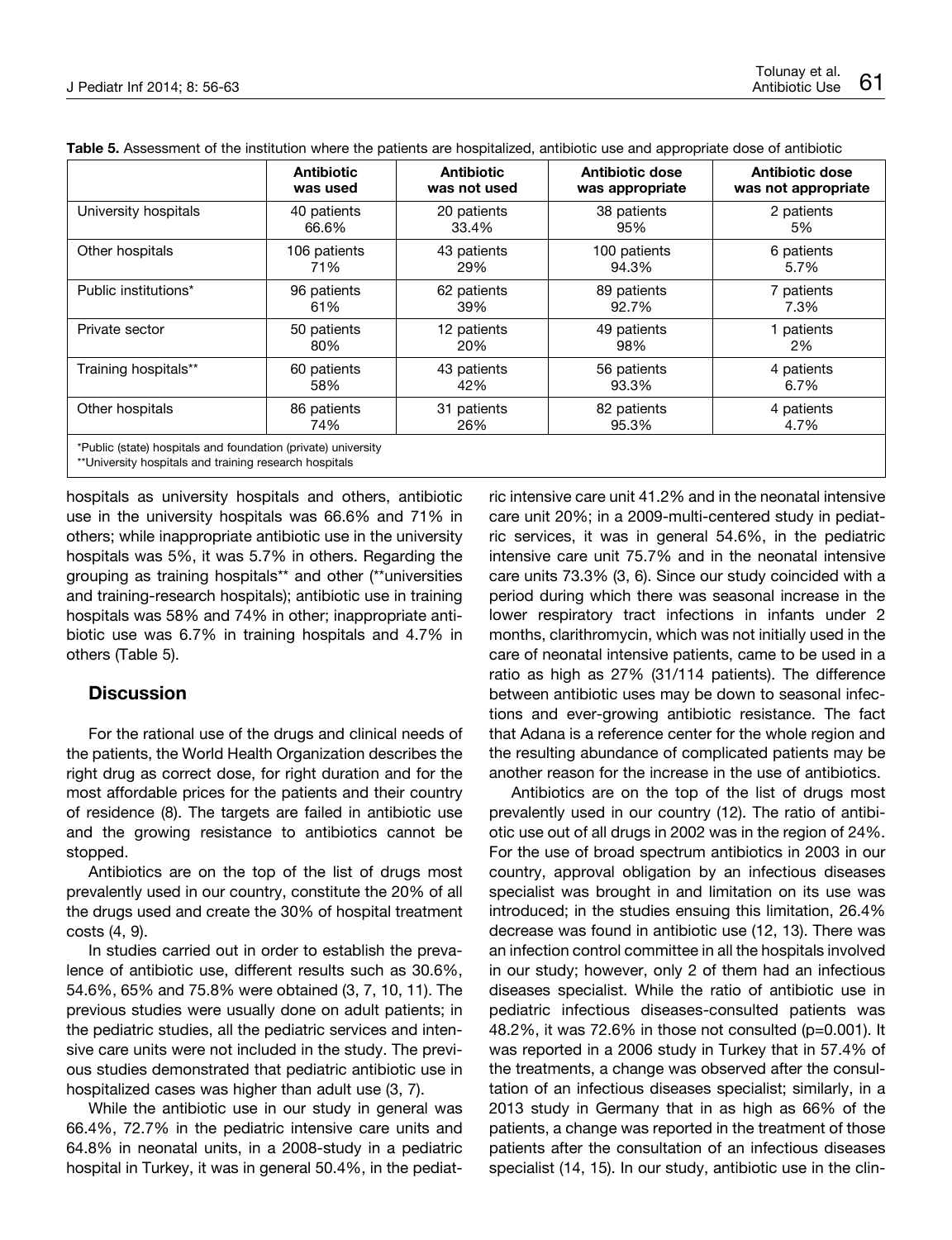ics where there was a pediatric infectious diseases specialist was lower than those without one and it was statistically significant (p=0.007). Less antibiotics were used in patients who were consulted by a pediatric infectious diseases specialist and this was statistically significant  $(p=0.002)$ .

In various studies done in our country regarding the inappropriate dose of antibiotic use, it was found as 10,5% in general pediatric services in one study, and 10,9% in another one (2, 16). İnappropriate dose of antibiotic use in neonatal intensive care units in our study was established as 4.5% and 9.5% in the pediatric intensive care units. The fact that inappropriate dose of antibiotic use in neonatal intensive care units was lower than pediatric intensive care units was acknowledged in general and this can be justified by the commonly used antibiotic guidelines and resource books (17). We are of the opinion that there is a need for similar guidelines for pediatric intensive care units that have not completed their development or establishment like neonatal intensive care units.

Antibiotic use in our study increased in the following ascending order of university hospitals, training and research hospitals, public (state) hospitals and private (sector) hospitals. For various reasons, antibiotic use in training and research hospitals in comparison to other hospitals in Turkey as well as all over the world is less, a study done in 2010 in Brazil revealed that when private sector and public (state) hospitals were compared, antibiotic use in the private sector higher (18, 19). In our study, inappropriate dose of antibiotic use, choice of antibiotic and their combinations amongst the hospitals were similar.

In an attempt to reduce inappropriate antibiotic use, local-national-international guidelines are prepared by the institutions, antibiotic restriction practices, organized changes in antibiotic use, antibiotic combination practices, antibiotic rotation, clinic-region specific antibiotic usage is implemented, infection control committees are set up, periodical training is provided (1, 2). However, inappropriate antibiotic use continues and as a result, resistance develops.

## **Conclusion**

In conclusion, speed of resistance development against antibiotics is faster than antibiotic surveys. It is impossible to totally stop resistance development against antibiotics in the real world. However, it is up to us to slow down resistance development (1). Even if efforts are made to stop inappropriate use of antibiotic and resistance development through methods such as introducing

restrictions for the use of broad spectrum antibiotics, pediatric infectious diseases specialist consultations and publishing guidelines, patients' unique clinical features, physicians' decisions and experiences have an impact over the final decisions (2). We are of the opinion that periodical studies regarding antibiotic use should be implemented and training efforts in the regions where inappropriate and prevalent antibiotic use is high should be expedited.

**Ethics Committe Approval:** Ethics committee approval was received for this study from the ethics committee of Noninvasive Clinical Investigations of Adana Numune Training and Research Hospital (25.02.2014/ANEAH.EK.201/1).

**Informed Consent:** Written informed consent was not obtained due to the retrospective nature of this study.

**Peer-review:** Externally peer-reviewed.

**Author Contributions:** Concept - Ü.Ç., O.T., T.Ç.; Design - Ü.Ç., O.T., T.Ç.; Supervision - Ü.Ç., O.T., T.Ç., M.K.M.; Materials - O.T., Ü.Ç.; Data Collection and/or Processing - O.T., G.Y., M.K.M., S.R., U.Ö., N.N., D.H., H.Y., H.G., K.Ö., D.Y., İ.T., N.G.; Analysis and/or Interpretation - O.T., Ü.Ç., T.Ç., K.K.; Literature Review - O.T., Ü.Ç.; Writing - O.T.; Critical Review - Ü.Ç., K.K.

**Conflict of Interest:** No conflict of interest was declared by the authors.

**Financial Disclosure:** The authors declared that this study has received no financial support.

## **References**

- 1. Gould IM. Antibiotic resistance: the perfect storm. Int J Antimicrob Agents 2009; 34: 2-5. **[\[CrossRef\]]( http://dx.doi.org/10.1016/S0924-8579(09)70549-7 )**
- 2. Marin H Kollef. Optimizing antibiotic therapy in the intensive care unit setting. Crit Care 2001; 5: 189-95. **[[CrossRef](http://dx.doi.org/10.1186/cc1022)]**
- 3. Ceyhan M, Yildirim I, Ecevit C, et al. A multicenter point prevalence survey. Int J Infect Dis 2010; 14: 55-61. **[\[CrossRef\]](http://dx.doi.org/10.1016/j.ijid.2009.03.013)**
- 4. Demirtürk N, Demirdal T, Kuyucuoğlu N. Bir Üniversite Hastanesinde Uygunsuz Antibiyotik Kullanımlarının Araştırılması. Klimik Dergisi 2006; 19: 18-21.
- 5. Erbay A, Bodur H, Akıncı E, Çolpan A. Yoğun Bakım Birimlerinde Antibiyotik Kullanımının Değerlendirilmesi. Klimik Dergisi 2003; 16: 63-7.
- 6. Yıldırım İ, Ceyhan M, Bağdat A, Barın Ç, Cengiz AB, Kutluk T. Hastanede Yatan Çocuklarda Antimikrobik İlaÇ Kullanımının Uygunluğu: Nokta Prevalans Çalışması. J Pediatr Inf 2008; 2: 148-51.
- 7. Usluer G, Ozgunes İ, Leblebicioglu H. A multicenter point-prevalence study: antimicrobial prescription frequencies in hospitalized patients in turkey. Annals of Clinical Microbiology and Antimicrobials 2005; 4: 16. **[\[CrossRef](http://dx.doi.org/10.1186/1476-0711-4-16)]**